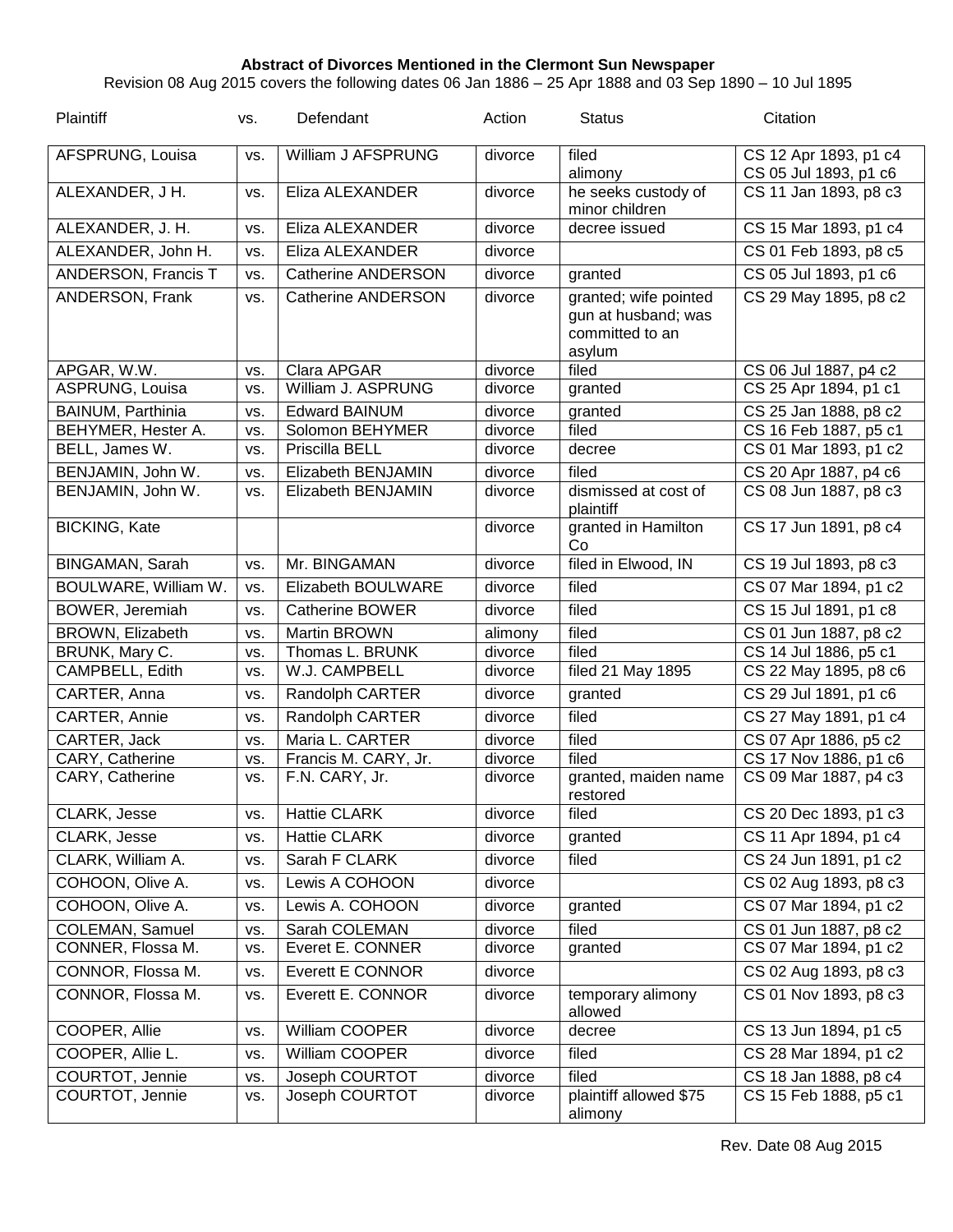| COURTOT, Jennie                   | VS.        | Joseph COURTOT                              | divorce            | settled & dismissed at<br>cost of def.              | CS 07 Mar 1888, p5 c1                          |
|-----------------------------------|------------|---------------------------------------------|--------------------|-----------------------------------------------------|------------------------------------------------|
| CURTIS, Maria S.                  | VS.        | <b>Benjamin CURTIS</b>                      | divorce            | filed                                               | CS 29 Aug 1894, p1 c2<br>CS 26 Sep 1894, p8 c3 |
| CURTIS, Maria V.                  | VS.        | <b>Benjamin CURTIS</b>                      | divorce            | granted; maiden name<br><b>STRICKLEY</b> restored   | CS 05 Dec 1894, p4 c2                          |
| DAVIS, George                     | VS.        | Elizabeth DAVIS                             | divorce            | granted                                             | CS 29 Jun 1887, p8 c3                          |
| DAVIS, George                     | VS.        | Eliza DAVIS                                 | divorce            | filed                                               | CS 19 Jan 1887, p1 c5                          |
| DAVIS, Henry T.                   | VS.        | Sarah DAVIS                                 | divorce            | filed                                               | CS 04 Jan 1888, p1 c4                          |
| DAVIS, John                       | VS.        | Elizabeth DAVIS                             | divorce            | filed                                               | CS 01 Dec 1886, p4 c2                          |
| DAY, John H.                      | VS.        | Kate Edan DAY                               | divorce            | filed                                               | CS 01 Oct 1890, p1 c1                          |
| De BECK, Ida J.                   | VS.        | Jesse D. BECK                               | divorce            | filed                                               | CS 13 Jul 1887, p8 c3                          |
| DICKERSON, Jefferson              | VS.        | Carrie DICKERSON                            | divorce            | filed                                               | CS 21 Feb 1894, p1 c3                          |
| DICKERSON, Jefferson              | VS.        | Carrie DICKERSON                            | divorce            | granted                                             | CS 04 Jul 1894, p1 c3                          |
| DUCKETT, Jennie                   | VS.        | Caleb DUCKETT                               | divorce            | filed                                               | CS 11 Apr 1888, p5 c5                          |
| ELLIS, James B.                   | VS.        | Sarah A ELLIS                               | divorce            |                                                     | CS 01 Mar 1893, p1 c2                          |
| ELLIS, James B.                   | VS.        | Sarah A ELLIS                               | divorce            | \$15 additional alimony<br>granted                  | CS 31 May 1893, p1 c4                          |
| ELLIS, Nancy A.                   | VS.        | John H Ellis                                | divorce            | decree issued                                       | CS 03 Jun 1891, p5 c1                          |
| ELMETT, Lillie E.                 | VS.        | John ELMETT                                 | divorce            | filed; seeks restoration<br>of maiden name          | CS 08 Oct 1890, p8 c4<br>and c5                |
| FELTER, Nora                      | VS.        | Orin G. FELTER                              | divorce            | \$2/week alimony and<br>custody of children         | CS 13 Jun 1894, p1 c5                          |
| FELTER, Norah                     | VS.        | Owen FELTER                                 | divorce            | filed                                               | CS 08 Oct 1890, p8 c4                          |
| FISHBACK, Carrie                  | VS.        | George D. FISHBACK                          | divorce            | granted, maiden name<br>restored                    | CS 16 Jun 1886, p5 c1                          |
| FISHER, Elizabeth                 | VS.        | Alexis O FISHER                             | divorce            | decree for temporary<br>alimony                     | CS 20 Dec 1893, p1 c2                          |
| FISHER, Elizabeth R.              | VS.        | Alex O FISHER                               | divorce            | were residents of<br>Tobasco; husband<br>now in OK  | CS 26 Jun 1895, p1 c3                          |
| FOX, Deliah                       | VS.        | Jacob M FOX                                 | divorce            |                                                     | CS 05 Jul 1893, p1 c6                          |
| FREEZE, Georgia                   | VS.        | William P. FREEZE                           | divorce            | filed                                               | CS 07 Apr 1886, p5 c2                          |
| FREEZE, Georgia                   | VS.        | William P. FREEZE                           | divorce            | granted                                             | CS 07 Jul 1886, p8 c4                          |
| GRANGE, Sarah E.                  | VS.        | William GRANGE                              | divorce,           | filed                                               | CS 16 Mar 1887, p8 c3                          |
|                                   |            |                                             | alimony            |                                                     |                                                |
| GRANGE, Sarah E.                  | VS.        | William GRANGE                              | divorce            | granted, \$1500<br>alimony                          | CS 08 Jun 1887, p8 c3                          |
| GREEN, Abbie C.                   | VS.        | David H. GREEN                              | divorce            | filed                                               | CS 02 Sep 1890, p8 c4                          |
| GREEN, Abbie C.                   | VS.        | David H GREEN                               | divorce            | granted; restored<br>maiden name<br><b>McKEEVER</b> | CS 17 Jun 1891, p1 c5                          |
| HALL, Chase P.                    | VS.        | Ida B. HALL                                 | divorce            | filed                                               | CS 04 Apr 1894, p4 c3                          |
| HALL, Chase P.                    | VS.        | Ida B. HALL                                 | divorce            | granted                                             | CS 04 Jul 1894, p1 c3                          |
| HARDEKOPF, Christian<br>J.        |            |                                             |                    |                                                     |                                                |
|                                   | VS.        | Theresa HARDEKOPF                           | divorce            | filed petition 16 Feb<br>1893                       | CS 22 Feb 1893, p1 c1                          |
| HARRIS, Laura L.                  | VS.        | Alonzo J HARRIS                             | divorce            | filed                                               | CS 17 Jun 1891, p1 c5                          |
| HARVEY, Annie Laura               | VS.        | Thomas C. HARVEY                            | divorce            | filed                                               | CS 20 Jun 1894, p1 c4                          |
| HARVEY, Laura Anna                | VS.        | <b>Thomas Christian</b>                     | divorce            | granted                                             | CS 05 Dec 1894, p4 c2                          |
| HEWITT, Richard D.                | VS.        | <b>HARVEY</b>                               | divorce            |                                                     | CS 07 Mar 1894, p1 c2                          |
|                                   |            | Mary J. HEWITT                              |                    | granted                                             |                                                |
| HILL, George<br>HOLDERFIELD, Mary | VS.<br>VS. | <b>Minnie HILL</b><br>Taylor B. HOLDERFIELD | divorce<br>divorce | decree<br>filed                                     | CS 08 Feb 1893, p1 c2<br>CS 13 Mar 1895, p1 c2 |
| Emma<br>JACKSON, Catherine        | VS.        | Johnson JACKSON                             | divorce            | filed                                               | CS 09 May 1894, p1 c4                          |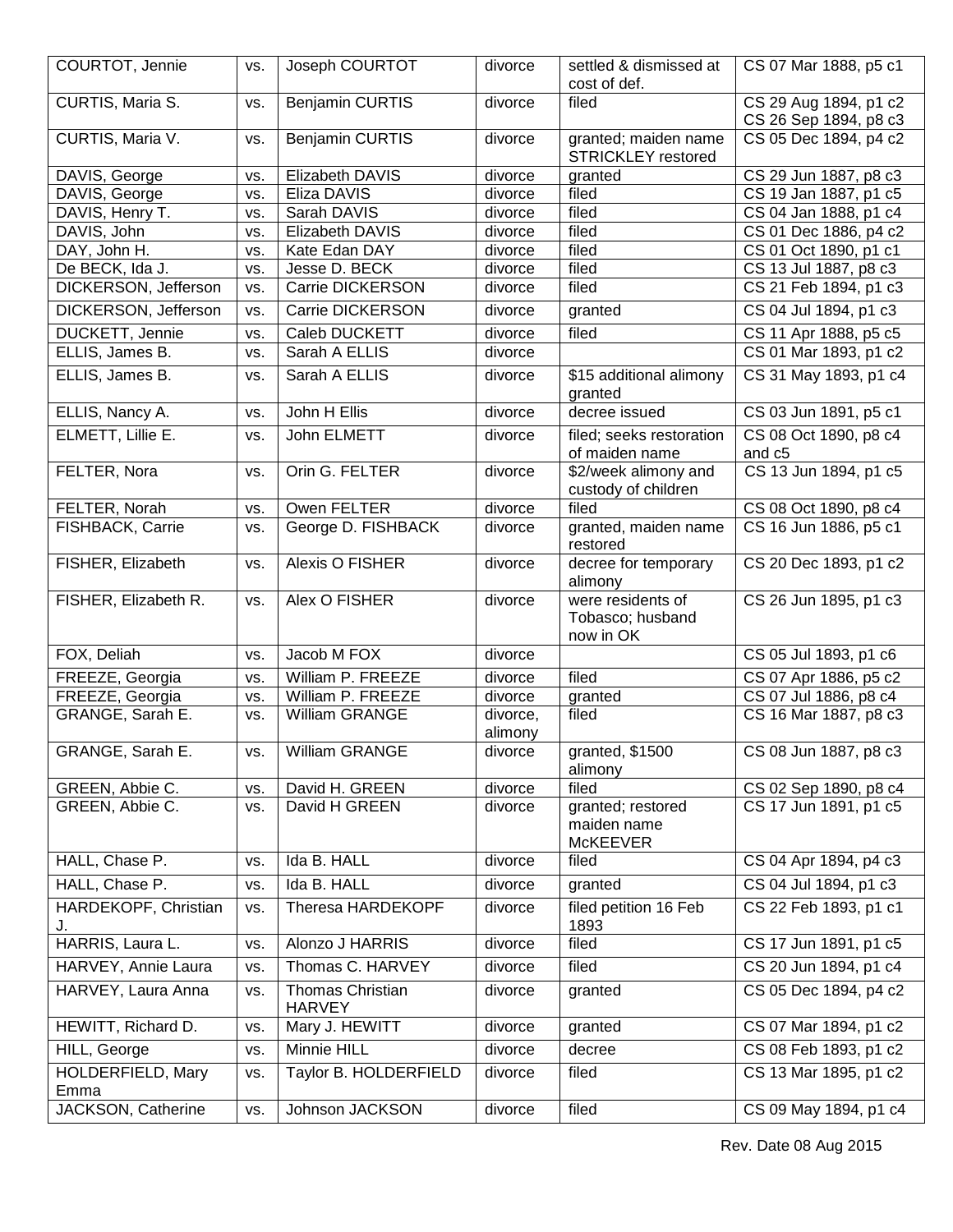| JACKSON, Catherine<br>(colored) | VS. | John JACKSON (colored) | divorce | dismissed because<br>time requirement of 3<br>yrs not met for willful<br>absence          | CS 04 Jul 1894, p1 c3                           |
|---------------------------------|-----|------------------------|---------|-------------------------------------------------------------------------------------------|-------------------------------------------------|
| KIRGAN, Alphina                 | VS. | <b>Elmer KIRGAN</b>    | divorce | filed<br>granted                                                                          | CS 15 Mar 1893, p1 c1<br>CS 31 May 1893, p1 c4  |
| KREMER, John                    | VS. | Ethel L. KREMER        | divorce | filed                                                                                     | CS 20 Mar 1895, p8 c3                           |
| KYLE, Susan                     | VS. | John C. KYLE           | alimony | sued for alimony but<br>not divorce; court<br>dismissed the case                          | CS 04 Jul 1894, p1 c3                           |
| KYLE, Susan T.                  | VS. | John C KYLE            | divorce | filed for alimony                                                                         | CS 31 Jan 1894, p1 c5                           |
| LARSH, J.A.                     | VS. | Nancy A LARSH          | divorce | allowance of alimony                                                                      | CS 05 Jul 1893, p1 c6                           |
| LARSH, James A.                 | VS. | wife                   | divorce | filed Apr 1893 -<br>accused her of<br>adultery with Walter A.<br>WILSON; court<br>refused | CS 23 May 1894, p1 c4                           |
| LAWSON, Anna                    | VS. | Robert LAWSON          | divorce |                                                                                           | CS 02 Jan 1895, p8 c4                           |
| LEEVER, Annie                   | VS. | Joseph H. LEEVER       | divorce | filed                                                                                     | CS 08 Oct 1890, p8 c4                           |
| LEFEBER, Susan                  | VS. | James M. LEFEBER       | divorce | filed                                                                                     | CS 01 Nov 1893, p8 c3                           |
| LEFEBER, Susan                  | VS. | James M. LEFEBER       | divorce | granted; maiden name<br>restored                                                          | CS 28 Mar 1894, p1 c2                           |
| LEWIS, Theodore<br>"Mack"       | VS. | Melissa LEWIS          | divorce | granted                                                                                   | CS 13 Feb 1895, p8 c1                           |
| LEWIS, Theodore M.              | VS. | Malissa LEWIS          | divorce | filed                                                                                     | CS 14 Nov 1894, p1 c3                           |
| LONG, Bertha                    | VS. | Willard E. LONG        | divorce | filed                                                                                     | CS 11 Apr 1888, p5 c5                           |
| LONG, Bertha                    | VS. | <b>Willard LONG</b>    | divorce | dismissed                                                                                 | CS 04 Feb 1891, p1 c4                           |
| LONG, Bertha                    | VS. | <b>Willard LONG</b>    | divorce | new suit filed                                                                            | CS 27 May 1891, p1 c4                           |
| LONG, Estella                   | VS. | <b>Charles LONG</b>    | divorce | granted; custody of<br>dau; \$500 alimony                                                 | CS 11 Feb 1891, p1 c4                           |
| MANNING, Mary J.                | VS. | <b>Edward MANNING</b>  | divorce | filed                                                                                     | CS 28 Jan 1891, p1 c6                           |
| MARKS, Ella B.                  | VS. | S.B. MARKS             | divorce | filed                                                                                     | CS 18 Mar 1891, p1 c5                           |
| MARKS, Ella B.                  | VS. | <b>Sylvester MARKS</b> | divorce | trial set for 14 Apr<br>1891                                                              | CS 01 Apr 1891, p8 c1;<br>CS 15 Apr 1891, p1 c2 |
| McMURCHY, Ella                  | VS. | John G. McMURCHY       | divorce | filed                                                                                     | CS 21 Nov 1894, p1 c5                           |
| McMURCHY, Ella                  | VS. | John G. McMURCHY       | divorce | continued; defendant<br>to pay \$80 alimony                                               | CS 03 Jul 1895, p1 c4                           |
| MILLER, Mary                    | VS. | Adam MILLER            | divorce | not granted, but<br>couple not allowed to<br>live together                                | CS 17 May 1893, p1 c6                           |
| MILLER, Mary E                  | VS. | Adam MILLER            |         | additional alimony<br>granted                                                             | CS 01 Mar 1893, p1 c2                           |
| MOORE, Coffman                  | VS. | Malina M. MOORE        | divorce | filed<br>dismissed at cost of<br>plaintiff                                                | CS 15 Aug 1894, p1 c6<br>CS 07 Nov 1894, p1 c3  |
| MOORE, W.C.P.                   | VS. | Kate MOORE             | divorce | filed                                                                                     | CS 04 Aug 1886, p8 c3                           |
| MOORE, W.C.P.                   | VS. | Kate MOORE             | divorce | granted                                                                                   | CS 15 Dec 1886, p5 c1                           |
| NASH, Enos W                    | VS. | <b>Charlotte NASH</b>  | divorce | granted                                                                                   | CS 14 Jan 1891, p1 c3                           |
| NICHOLS, Philip A               | VS. | Mary E. NICHOLS        | divorce | granted                                                                                   | CS 01 Dec 1886, p4 c2                           |
| O'NEIL, Mary Ellen              | VS. | John O'NEIL            | divorce | filed                                                                                     | CS 13 Apr 1887, p4 c2<br>see COHOON, Olive A.   |
| OOHOON, Olive A                 |     |                        |         |                                                                                           |                                                 |
| PAGE, Mattie B                  | VS. | W R PAGE               | divorce | granted                                                                                   | CS 15 Mar 1893, p1 c4                           |
| PIERCE, Frank                   | VS. | Ella D. PIERCE         | divorce | filed                                                                                     | CS 06 Jun 1894, p5 c1                           |
| PIERCE, Frank                   | VS. | David FITZWATER        |         | defendant is charged<br>with "deprivation of                                              | CS 04 Jul 1894, p1 c5<br>CS 11 Jul 1894, p1 c5  |

Rev. Date 08 Aug 2015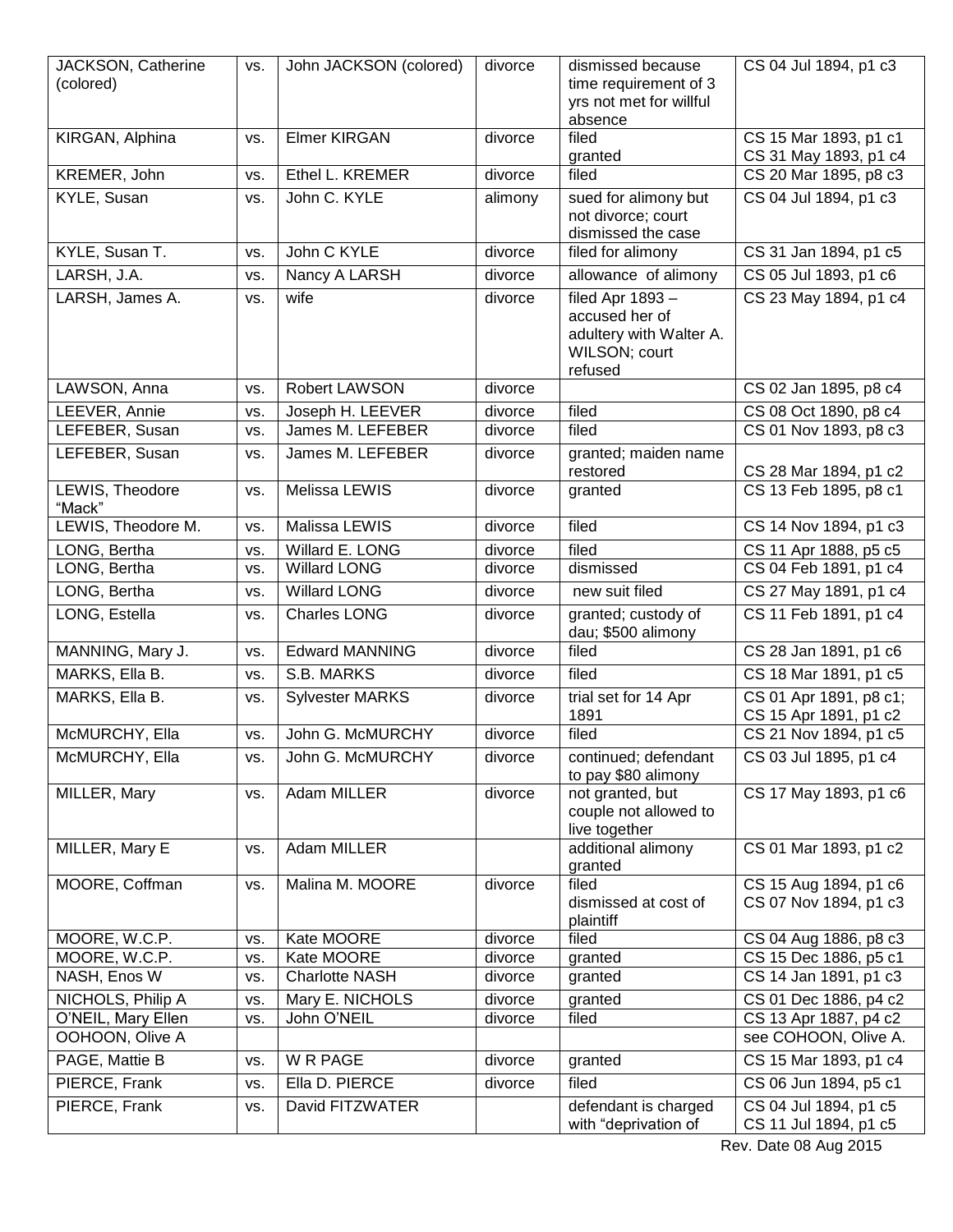|                      |           |                           |         | affection, society, and  |                       |
|----------------------|-----------|---------------------------|---------|--------------------------|-----------------------|
|                      |           |                           |         | services" of plaintiff's |                       |
|                      |           |                           |         | wife; dismissed at cost  |                       |
|                      |           |                           |         | of plaintiff             |                       |
| PIERCE, Frank        | VS.       | Ella D. PIERCE            | divorce | dismissed at cost of     | CS 11 Jul 1894, p1 c5 |
|                      |           |                           |         | plaintiff                |                       |
| POLLOCK, Rosa        | VS.       | John POLLOCK (last        | divorce | filed; seeks custody of  | CS 20 Sep 1893, p8 c2 |
|                      |           | known residence - Santa   |         | infant daughter Grace;   | CS 07 Mar 1894, p1    |
|                      |           | Monica, CA)               |         | granted                  | c2                    |
| POWERS, Florence     | VS.       | James W. POWERS           | divorce | filed                    | CS 08 Oct 1890, p8 c4 |
| PRIBBLE, William     | VS.       | Alice PRIBBLE             | divorce | filed                    | CS 20 Sep 1893, p1 c2 |
| RANDALL, Mary        | VS.       | William S. B. RANDALL     | divorce | filed                    | CS 11 Jul 1894, p1 c4 |
| REEVES, William W.   | VS.       | Phoebe REEVES             | divorce | granted                  | CS 28 Mar 1894, p1 c2 |
| RICE, Clarinn        | VS.       | <b>Wesley RICE</b>        | divorce | filed                    | CS 17 Nov 1886, p1 c6 |
| RILEA, Sarah M.      | VS.       | Thomas E. RILEA           | divorce | filed                    | CS 10 Nov 1886, p5 c1 |
| RILEA, Sarah M.      | VS.       | Thomas E. RILEA           | divorce | granted                  | CS 01 Dec 1886, p8c4  |
| RILEA, Sarah M.      | VS.       | Thomas E. RILEA           | divorce | granted & custody of     | CS 15 Dec 1886, p5 c1 |
|                      |           |                           |         | children                 |                       |
| ROETTINGER, Anna     | VS.       | Phillip ROETTINGER        | alimony | filed                    | CS 30 Mar 1887, p5 c1 |
| ROSS, Catherine      | VS.       | Peter ROSS                | divorce | filed                    | CS 14 Jul 1886, p5 c1 |
| ROSS, John D.        | VS.       | Anna ROSS                 | divorce | filed                    | CS 20 Apr 1887, p4 c4 |
| ROSS, John D.        | VS.       | Anna ROSS                 | divorce | granted                  | CS 29 Jun 1887, p8 c3 |
| SEARS, Barbara       | VS.       | <b>Edward SEARS</b>       | divorce | filed; husband is        | CS 16 Aug 1893, p8 c4 |
|                      |           |                           |         | resident of Las Vegas,   |                       |
|                      |           |                           |         | <b>NM</b>                |                       |
| SEARS, Barbara       | VS.       | Edward SEARS              | divorce | granted                  | CS 11 Apr 1894, p1 c4 |
|                      |           |                           |         |                          |                       |
| SLONE, Margaret F    | VS.       | John G SLONE              | divorce | filed                    | CS 20 Dec 1893, p1 c3 |
| SMALLEY, Dana A      | <b>VS</b> | Sarah J SMALLEY           | divorce | decree issued            | CS 24 Jun 1891, p1 c2 |
| SMALLEY, Dana A      | VS.       | Sarah J SMALLEY           | divorce | filed                    | CS 15 Apr 1891, p1 c2 |
| SMITH, Alvin         | VS.       | Mary Smith                | divorce | filed                    | CS 14 Nov 1894, p1 c3 |
| SMITH, Winfield S.   | VS.       | Sarah E. SMITH            | divorce |                          | CS 25 Jul 1894, p1 c2 |
| SMITSON, Barton B    | VS.       | Minerva SMITHSON          | divorce | filed                    | CS 20 Dec 1893, p1 c3 |
| SNEAD, Laura         | VS.       | William SNEAD             | divorce | filed                    | CS 08 Jun 1887, p8 c3 |
| SOUTH, Albert        | VS.       | Rosa SOUTH                | divorce | filed                    | CS 17 Jan 1894, p1 c1 |
| STOCKTON, Elizabeth  | VS.       | <b>Charles STOCKTON</b>   | divorce |                          | CS 15 Nov 1893, p1 c6 |
| STOUDER, Ella        | VS.       | Sylvester STOUDER         | divorce | filed                    | CS 15 Aug 1894, p5 c5 |
| <b>STOUDER, Ella</b> | VS.       | <b>Sylvester STOUDER</b>  | divorce | granted; wife awarded    | CS 19 Jun 1895, p1 c5 |
|                      |           |                           |         | custody of child         |                       |
| SUNNAKAF, Augustus   | VS.       | <b>Catherine SUNNAKAF</b> | divorce | filed                    | CS 08 Jun 1887, p8 c3 |
| SUNNICALB, Katie     | VS.       | <b>Augustus SUNNICALB</b> | divorce | granted; restored        | CS 22 Apr 1891, p8 c1 |
|                      |           |                           |         | maiden name              |                       |
|                      |           |                           |         | <b>MORGAN</b>            |                       |
| SWANK, Louisa        | VS.       | Marcellus SWANK           | divorce | filed                    | CS 01 Feb 1893, p1 c5 |
|                      |           |                           |         | decree                   | CS 05 Jul 1893, p1 c6 |
| SWICK, James A.      | VS.       | Mary J. SWICK             | divorce | granted                  | CS 07 Mar 1894, p1 c2 |
| THORNTON, Emma       | VS.       | <b>AW THORNTON</b>        | divorce | seeks custody of dau     | CS 10 Jun 1891, p4 c6 |
|                      |           |                           |         | Emma                     |                       |
| THORNTON, Emma C     | VS.       | A. W. THORNTON            | divorce | filed                    | CS 25 Feb 1891, p1 c5 |
| THORNTON, Walker     | VS.       | Anna THORNTON             | divorce | decree issued            | CS 18 Mar 1891, p1 c5 |
| TITUS, Lucy Estella  | VS.       | Mott TITUS                |         | alimony and injunction   | CS 17 Apr 1895, p5 c6 |
| TOWNSEND, Lewis      | VS.       | Anna TOWNSEND             | divorce | filed                    | CS 24 Mar 1886, p5 c6 |
| TOWNSEND, Lewis      | VS.       | Anna TOWNSEND             | divorce | granted                  | CS 23 Jun 1886, p8 c1 |
| VANOSDAL, Kate A.    | VS.       | T.C. VANOSDOL             | divorce | filed                    | CS 13 Apr 1887, p4 c2 |
| WAIT, Alice V.       | VS.       | William WAIT              | divorce | filed                    | CS 17 Feb 1886, p5 c2 |
|                      |           |                           |         |                          |                       |

Rev. Date 08 Aug 2015